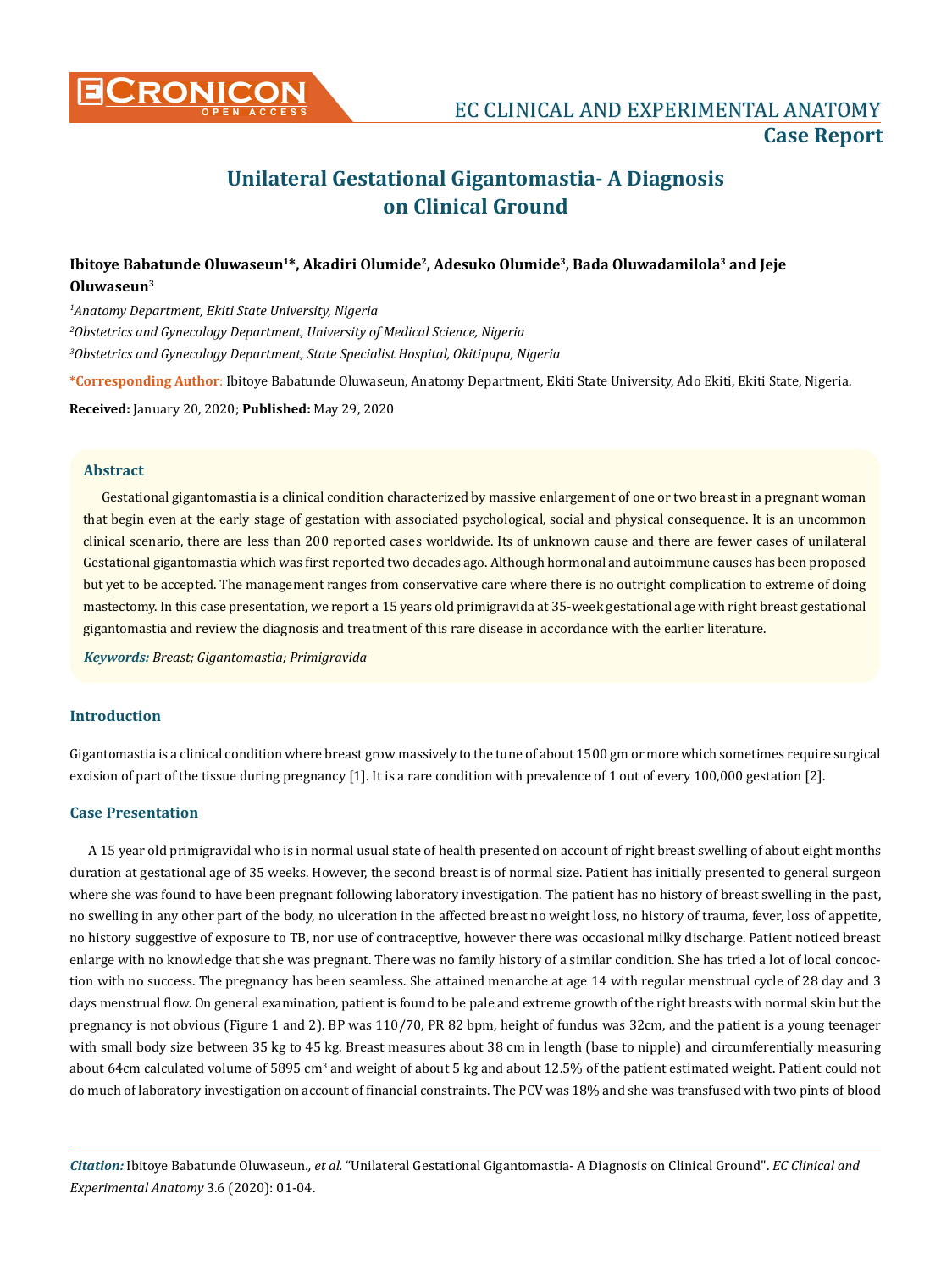and discharged on double dose hematinic at post transfusion PCV of 24%. Patient was on follow up antenatal visit and presented in labor room at about an amount after initial presentation and delivered a live male neonate with birth weight of 2.5 kg and was discharge after establishing lactation in both breast and no complication reported as at the time this paper is written (2 months postpartum). The decision to presenting this case report was made after receiving written and oral consent from our patient.





*Figure 1 and 2: Different views of the patient with unilateral Gestational gigantomastia.*

### **Discussion and Conclusion**

Palmuth in 1648 first pointed out Gestational gigantomastia. The cause and courses of the diseases is still poorly understood but surveillance has been placed on pregnancy related hormones [11]. Unilateral cases are fewer than the bilateral which was first reported in the year 1999 by Zargar This massive increment in the breast size are mostly found in the first trimester which correlate highest quantity of gonadotropin production and prolactin has been held as the major cause but other hormone like progesterone, estrogen, thyroxine, growth hormone, cortisol, insulin and human placental lactogen are also being investigated [3,4] However systemically active substance is expected to act on the two breast equally or to some degree in the second breast but this was not the case in this patient where only one

*Citation:* Ibitoye Babatunde Oluwaseun*., et al.* "Unilateral Gestational Gigantomastia- A Diagnosis on Clinical Ground". *EC Clinical and Experimental Anatomy* 3.6 (2020): 01-04.

02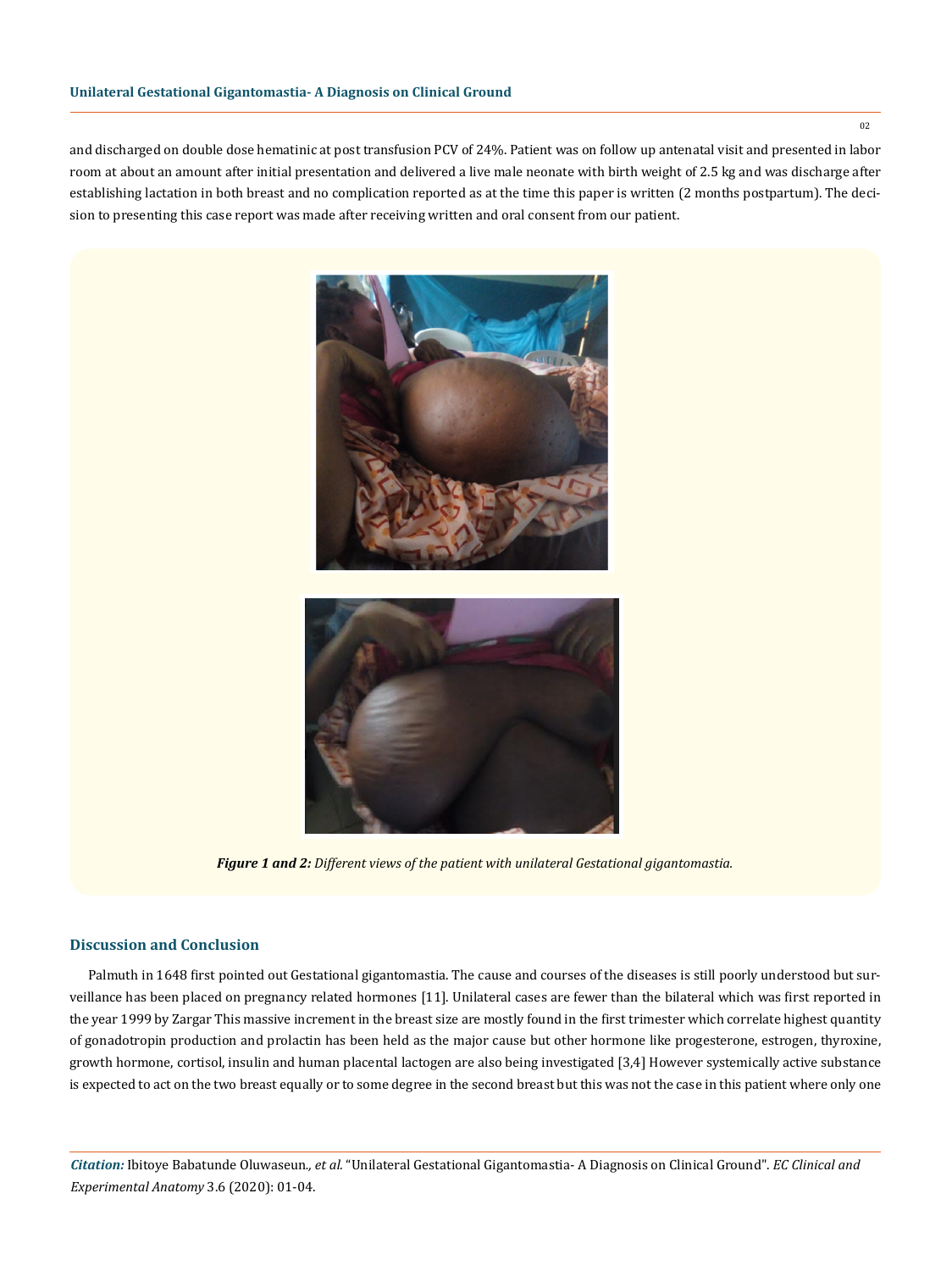breast is being affected. There was no ulceration nor skin change nor pain the breast which suggested a match in rate of breast growth and tissue vascularization.

Lafreniere., *et al*. 1984 found an increased prolactin levels in the patient in their study but prolactin level was not measured in this case and no inciting factor could be pointed out but patient was found to be anaemic which could be due to poor nutritional status compounded by the pathology [5]. A patient with rheumatoid arthritis using D-penicillamine has been seen to develop it and other assumed etiological substance are cyclosporine and bucillamin [12]. Moreover, Touraine., *et al.* is of opinion that it an autoimmune disease, based on the fact that breast is mostly affected by most autoimmune diseases such as myasthenia gravis, chronic arthritis and Hashimoto's thyroiditis, and immunohistochemically reports of breast tissues [6].

The diagnosis of gestational gigantomastia is by histology, Swelstad., *et al*. discovered significant lobular hypertrophy, ductal proliferation and periductal fibrosis which exclude it from other causes of massive breast enlargement [7]. Clinical history and simple pregnancy test in resource poor environment is of importance as in the present case where patient was not aware she was pregnant but only noticed breast enlargement.

It has been said that the development of the disease is never a factor of number of pregnancy as in the case of this patient who a primigravida, although most cases has been reported in multiparous women [8,9]. Asides the psychological and social impact of the disease, patient is otherwise normal.

The patient and relative was given psychological support and was conservatively managed till delivery, although patient was anemic at the third trimester and was transfused with two pints of blood before discharged. A month after, patient delivered and established normal lactation. Conservative management is encouraged when the no obvious discomfort or damage caused by the breast to allow smooth delivery and breast feeding. This will reduce cost and morbidity associated with the reconstructive surgery. Also use of medication should be discourage based on the fact that this appears to be overblown physiological response and the drugs may affect the baby. The use of bromocriptine, a dopaminergic receptor agonist stop the breast growth, it has no apparent effect on reducing breast size [10]. Tamoxifen, hydrocortisone, diuretics and medroxyprogesterone are as been said to be used for the treatment [11].

In conclusion the unilateral nature of this patient gigantomastia put a question mark on proposed mechanism of etiology of the disease as being hormonally induced but more in support of autoimmune cause but non availability of resources has hampered the necessary investigation. Conservative and symptomatic management is the hallmark. Patient and relatives should be reassured, this is advised where there no complications like ulcer and difficulty in breathing.

#### **Acknowledgements**

We want to acknowledgement Dr Olorunfemi Owa, a consultant Obstetrician and Gynecologist, Mother and Child Hospital, Akure, Ondo for helping in the review and reorganization of this work.

#### **Conflict of Interest**

There is no conflict of interest in this work.

#### **Bibliography**

- 1. Dancey A., *et al*. "Gigantomastia a classification and review of the literature". *[Journal of Plastic, Reconstructive and Aesthetic Surgery](https://www.ncbi.nlm.nih.gov/pubmed/18054304)*  [61.5 \(2008\): 493-502.](https://www.ncbi.nlm.nih.gov/pubmed/18054304)
- 2. Antevski BM., *et al*[. "Extreme gigantomastia in pregnancy: case report and review of literature".](https://www.ncbi.nlm.nih.gov/pubmed/16770587) *Archives of Gynecology and Obstetrics*  [275.2 \(2007\): 149-153.](https://www.ncbi.nlm.nih.gov/pubmed/16770587)

*Citation:* Ibitoye Babatunde Oluwaseun*., et al.* "Unilateral Gestational Gigantomastia- A Diagnosis on Clinical Ground". *EC Clinical and Experimental Anatomy* 3.6 (2020): 01-04.

03